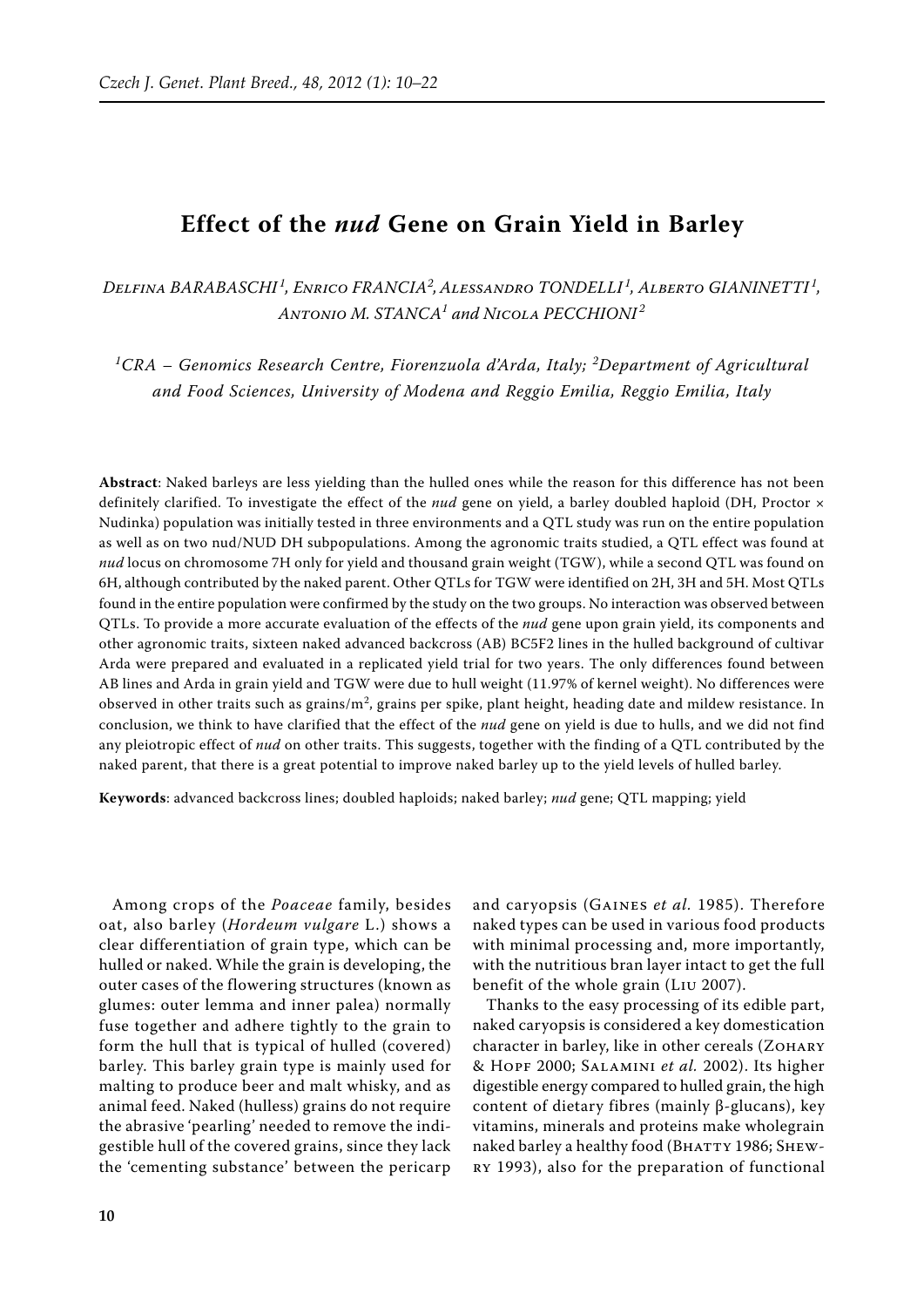foods that respect the EU health claims (Kinner *et al.* 2011).

Hulless genotypes are distributed worldwide: in East Asia they are a staple food, while in North America they are becoming increasingly popular as a new source of high-quality feed for pigs. Today the cultivated area devoted to hulless barley in Canada covers more than 40 000 ha (B. Rossnagel, personal communication). Nevertheless, the naked genotypes still have lower grain yields compared to the hulled varieties, and it has not yet been clearly demonstrated whether it is only a matter of lacking glumes or whether it also depends on other associated traits/factors. Thomason *et al.* (2009) studying the yield performances of hulless and hulled breeding lines found that a large part of the difference in grain yield in naked lines was due to the absence of the hull weight, although naked lines also had fewer heads per square meter and fewer grains per head.

The issue concerning the origin of the naked trait in the barley crop is still under debate. On the one hand, a single, monophyletic origin for naked barleys was proposed by TAKETA et al. (2004); on the other hand, recent molecular evolutionary studies on the barley crop as a whole proposed two domestication sites for barley at least, one in the Fertile Crescent and the other in the Far East (Morrell & Clegg 2007; Saisho & Purugganan 2007). This could support the hypothesis of multiple origins at different locations also for naked types, as suggested by Barabaschi *et al.* (2007).

The naked trait is controlled by a single gene that was mapped at the *nud* locus on chromosome 7H (FEDAK *et al.* 1972). The gene was recently cloned, using a positional cloning approach by TAKETA et *al*. (2008): they revealed that an ethylene response factor (ERF) gene resides at *nud* and plays a putative role in controlling the formation of a lipid layer on the pericarp epidermis in covered barley. This layer corresponds to the cementing substance described by GAINES *et al.* (1985) as responsible for the adhesion of glumes to the pericarp, and which is absent in recessive naked types (TAKETA et al. 2008).

Like the two-rowed/six-rowed (*Vrs1*/*vrs1*) gene, the *nud* mutation in barley was also suggested to have a considerable effect on several agronomical traits. For example, McGUIRE and HOCKETT (1981) detected genetic interactions of the *nud* and *Lks2*/*lk2* (long-awned/short-awned) loci with several malting quality traits. Choo *et al.* (2001) hypothesized a pleiotropic effect of the naked gene

on plant height, whereas direct effects or linkage with other QTLs have been suggested for other quality-related traits. No associations with either smut or scald resistance, or with heading date, maturity and spike density were found by these authors. Three QTLs for pathogen resistance have been mapped in the *nud* region of barley: one for resistance to *Pyrenophora graminea* (Pecchioni *et al.* 1996), one for non-host resistance to leaf rust fungi (*Puccinia hordei-murini* and *Puccinia triticina*) (Niks *et al*. 2000), and one for non-host resistance to the rice pathogen *Pyricularia grisea* (Chen *et al.* 2003). These latter associations seem to depend in most cases on genetic linkage rather than on pleiotropy. For the first resistance trait, in fact, in a large naked/hulled germplasm collection it has been demonstrated that the naked phenotype was not associated with a higher susceptibility to leaf stripe (*Pyrenophora graminea*) compared to the hulled phenotype (Barabaschi *et al.* 2007). Therefore studies with appropriate genetic materials are necessary to figure out the effects of *nud* on grain yield and on other yield-related traits, as well as to develop efficient selection strategies for hulless barley breeding programs.

The first aim of this study was to investigate the effect of the *nud* gene on the agronomic performance of barley in a population of segregating doubled haploid (DH) lines, originating from a naked  $\times$  hulled cross, in which a QTL study was performed. After having identified and quantified a QTL effect for yield at the *nud* locus, together with other QTLs on other chromosomes and for other agronomic traits, an additional QTL study was done in the two *nud*/NUD subpopulations, with the aim to eliminate the effect of the segregation of the *nud* gene. In a subsequent research, a population of naked advanced backcross (AB) lines, in which the *nud* gene had been introgressed into a hulled background, was studied. This population was prepared *ad hoc* in order to evaluate the effects of the *nud* gene upon grain yield and its components, including husk weighing, and not considered in an accurate way till now.

## **MATERIAL AND METHODS**

*Plant materials*. Two different populations were used in replicated field trials, and characterized in terms of yield and other yield-related traits. The first population consisted of one hundred and one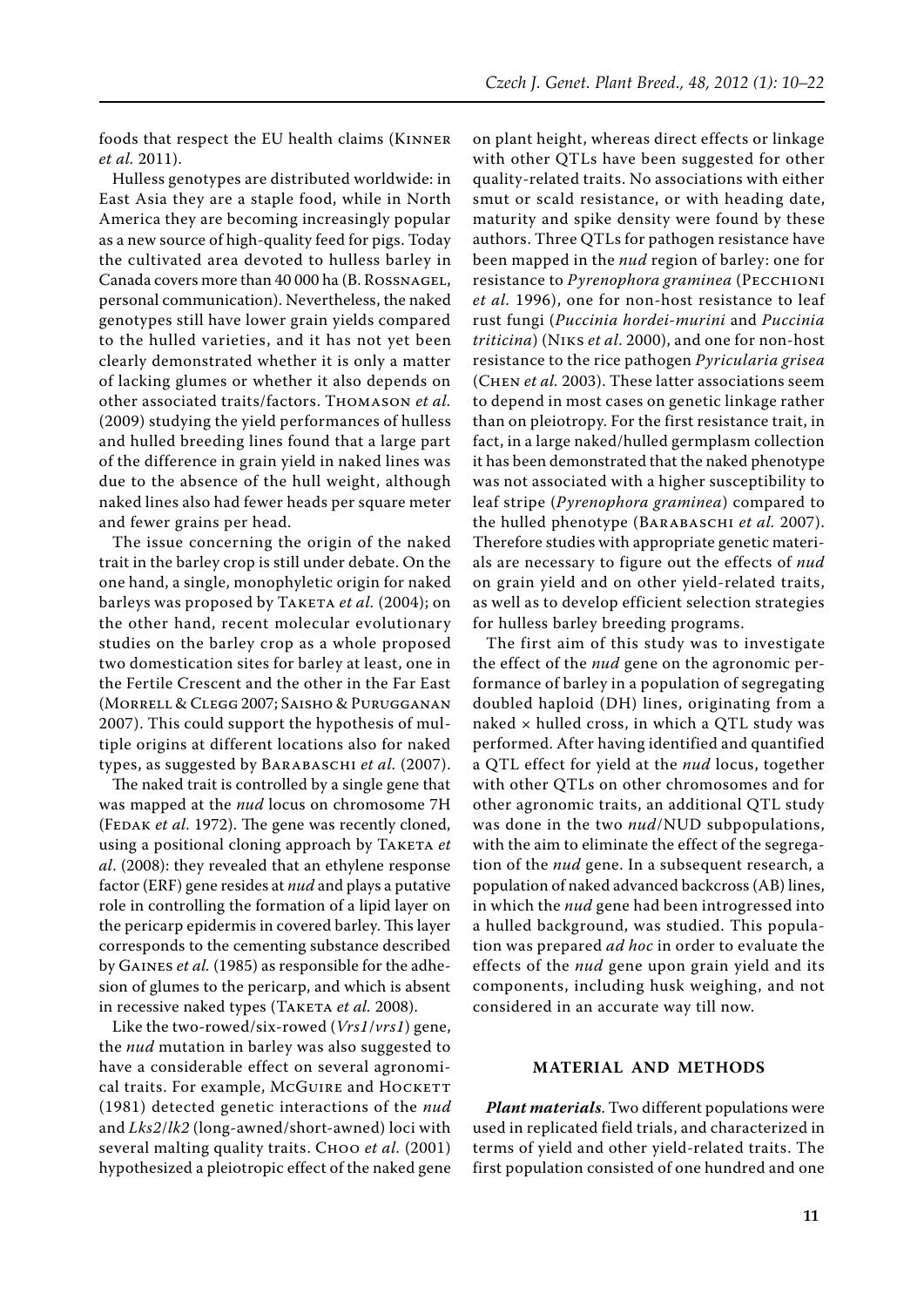(101) doubled-haploid (DH) lines, derived from the cross Proctor (hulled) × Nudinka (naked), on which a genetic map was built (Becker *et al.* 1995). Fifty-eight lines were naked, and forty-three were hulled. In addition, a set of 16 advanced backcross (AB) lines was developed by backcrossing the donor naked, two-rowed, barley cultivar Iabo to the recurrent hulled, two-rowed cultivar Arda, released and maintained at the CRA Genomic Research Centre (GPG) of Fiorenzuola d'Arda, Italy. The backcross program, which lasted over 10 years to complete, can be summarized as follows. Starting from BC1F1 each BC population was selfed in order to identify the recessive homozygous *nud*/*nud* plants in the progeny, and only these naked lines were backcrossed to Arda in the subsequent cycle. This scheme was applied until the BC5F2 generation was reached. BC5F3 progeny testing was then carried out on several families to separate the homozygous *nud* sister lines from the hulled ones.

*Field trials and trait evaluation.* A field evaluation of the 'PN' DH lines was carried out in 1995 in three replicated yield trials. Trials were performed at two contrasting locations: Fiorenzuola d'Arda (northern Italy, 44°55'N, 9°53'E, altitude 80 m a.s.l) with a fertile clay-loamy soil pH 7.6 and a 30-year average rainfall of 852 mm, and Foggia (southern Italy; 41°28'N, 15°32'E, altitude 75 m a.s.l.) with a clay-loamy soil pH 7.8, prone to mild drought with a 30-year average annual rainfall of 507 mm. In Fiorenzuola d'Arda, the DHs were sown in the last week of October (autumn sowing; FA) and in the first week of February (spring sowing; FS), while the trial in Foggia was sown in the last week of December (autumn sowing; FoA). In each field, a randomized complete block design with three replications was chosen, with a plot size of  $3.4 \text{ m}^2$ . Sowing was performed with 350 viable seeds/m<sup>2</sup> in Fiorenzuola d'Arda, and 300 viable seeds/ $m<sup>2</sup>$ in Foggia. Thousand grain weight (TGW), grain yield (GY), heading date (HD) and plant height (PH) were recorded for each plot at both locations, while resistance to powdery mildew (ML) was measured only in Fiorenzuola, since no disease was observed in the Foggia trial.

To evaluate the effect of the nud locus on agronomic performance when introgressed into a hulled elite background, the 16 nud-AB lines plus the two parents were grown in two replicated field trials during harvest years 2005 and 2006. Experiments were conducted at Fiorenzuola d'Arda (see above for details). A randomized complete block design was chosen, with three replications and a minimum plot size of  $4.0 \text{ m}^2$  using a sowing density of 350 viable seeds/ $m^2$ . The two field trials were sown in the third week of November (autumn sowing) and harvested in the second week of July. Plants were grown according to the agronomic practices usually adopted for barley.

Fifteen agronomic traits were evaluated as follows. Grain yield was determined as total biomass of grains (t/ha), both on a plot basis (GY), after harvesting the seeds with a stationary cleaning device, and on a 1 m row basis (GY\*), used for the calculations of the yield components (the grain yield in g obtained from the 1 m row was added to the machine-harvested one to get the plot-based yield record, GY). The 1 m row sample, hand-cut from each plot, was used for all the following measures. Biological yield (BY) at harvest maturity as total aboveground biomass is reported in tons per hectare (t/ha); harvest index (HI) was calculated as the ratio between GY and BY; thousand-grain weight (TGW) was estimated from the weight of three random samples of 100 grains per row. For the naked lines, the grain yield adjusted for glume weight (ADJ GY) was calculated from the data of four randomly selected ears per row which were hand-threshed and their grains and glumes were weighed separately. HI and TGW adjusted for glume weight (ADJ HI and ADJ TGW) were calculated as above. Stem density (i.e. the number of stems/ $m^2$ , STM), spike density (i.e. the number of spikes/m<sup>2</sup>, SPKM), total grain number (number of grains/ $m^2$ , GM), and grain number per spike (GPS) were obtained as well. Plant height (PH) in cm was measured from the ground to the tip of the ear (excluding awns) at maturity, and averaged over ten stems. Heading date (HD) was recorded as the number of days from April 1<sup>st</sup> until emergence of at least 50% of the ears from the flag leaf sheath, on a plot basis. Severity of powdery mildew symptoms (ML) was rated visually according to a 1 (resistant) to 9 (susceptible) visual score.

*Statistical and QTL analyses.* Analyses of variance (ANOVA) as well as Dunnett's test for means comparison were carried out using the software Systat 12.0 (SPSS, Inc.1999, Chicago, USA).

Genome-wide QTL searches were conducted on the Proctor  $\times$  Nudinka linkage map (BECKER *et al.* 1995; http://www.wheat.pw.usda.gov, and PECCHIONI, unpublished) using MapQTL<sup>®</sup> Version 5.0 (Van Ooijen 2004). QTL analyses were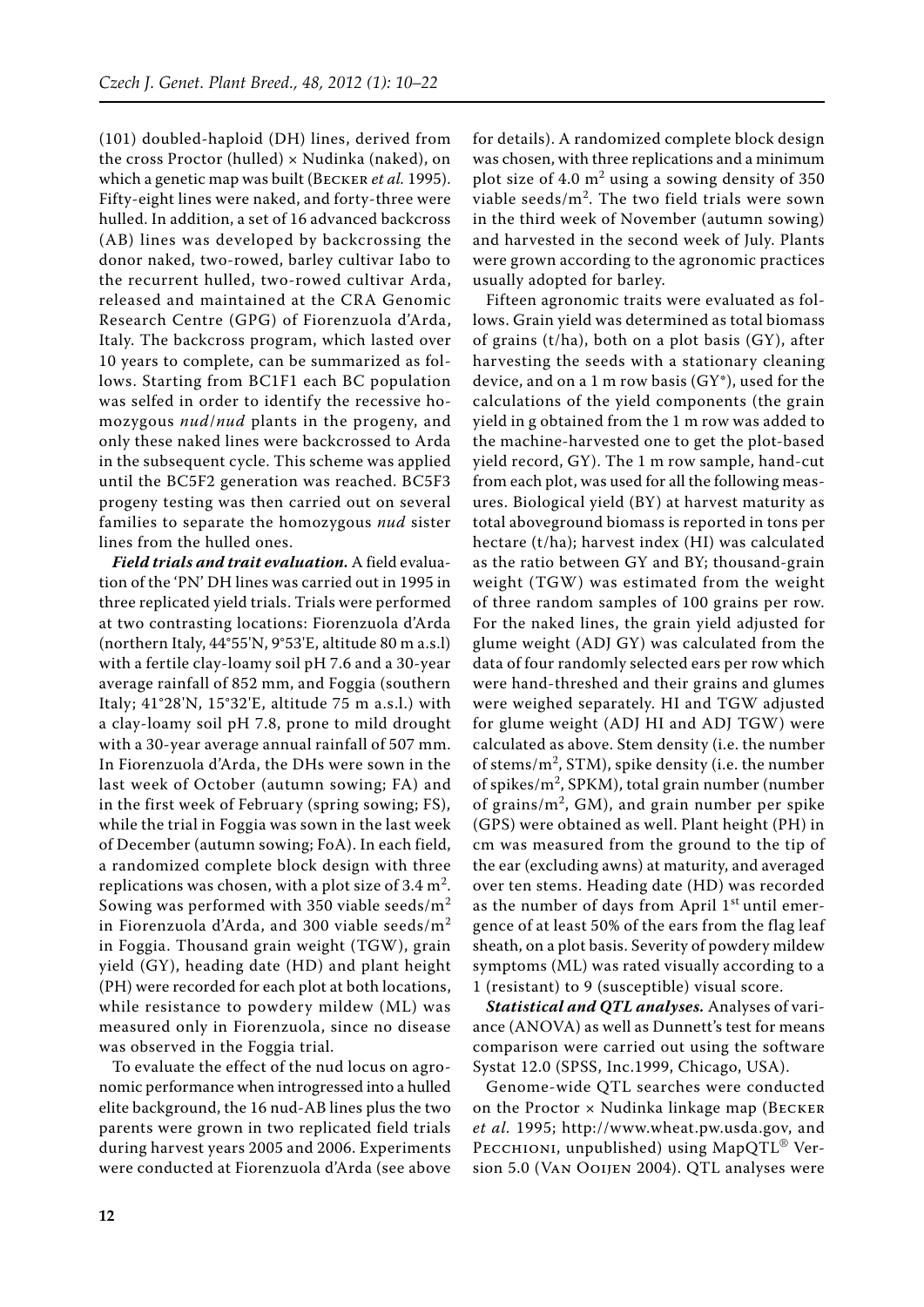carried out separately for each environment and for each trait, using genotype values averaged over the three blocks: GY, TGW, HD, PH and ML. After simple interval mapping (SIM), the forward selection procedure was followed, fixing significant regions with markers as cofactors in multiple QTL model (MQM) mapping. This procedure was repeated until a stable picture of the LOD profile was achieved. QTLs were declared according to the LOD threshold ranging from 2.5 to 3.3, as determined by the permutation test option provided in MapQTL (1000 permutations). A crossvalidation of the QTLs found was performed by the backward elimination procedure after automatic cofactor selection and until a stable picture was achieved again.

For grain yield, an additional QTL analysis was performed in the two subpopulations, constituted by naked (58) and hulled (43) DH lines, in order to search for minor QT loci masked by the effect of the *nud* gene, and to look for interactions between the *nud* gene and possible additional interacting QTLs. In these cases a lower arbitrary LOD threshold of 2.0 was applied for each subpopulation mapping in order to prevent any QTLs being missed because of the relatively small experimental groups.

The interaction between the yield QTL at *nud* and other yield and TGW QTLs was tested by  $2 \times 2$ factorial ANOVA using peak markers in order to search for epistatic  $(Q \times Q)$  effects between the respective QT-responsible loci.

## **RESULTS**

*DHs (Proctor × Nudinka).* One hundred and one DH lines of the Proctor × Nudinka population were evaluated in three environments in Italy in the same harvest year. Table 1 reports the mean values of the Nudinka and Proctor parents in each field trial, together with the means and ranges of the DH population. The effects of genotype, environment and their interaction were preliminarily evaluated for each agronomic trait using two-way ANOVA; both the two parents and the DH genotypes were included in this analysis (not shown). Since a significant genotype x environment interaction was observed for GY and other traits, data of the three environments were re-analysed

Table 1. Statistical parameters of yield and other agronomic traits measured in the Proctor × Nudinka DH population and parents

| Trait         | Locations               | Nudinka | Proctor | Mean | Min. value | Max. value |
|---------------|-------------------------|---------|---------|------|------------|------------|
|               | Fiorenzuola autumn (FA) | 3.7     | 4.5     | 3.8  | 2.7        | 4.7        |
| GY<br>(t/ha)  | Fiorenzuola spring (FS) | 3.0     | 4.1     | 3.1  | 1.9        | 4.9        |
|               | Foggia autumn (FoA)     | 4.5     | 4.8     | 4.7  | 3.9        | 5.5        |
|               | Fiorenzuola autumn (FA) | 40.7    | 34.0    | 38.5 | 28.7       | 46.7       |
| TGW<br>(g)    | Fiorenzuola spring (FS) | 39.3    | 38.0    | 39.1 | 33.3       | 50.7       |
|               | Foggia autumn (FoA)     | 25.0    | 27.8    | 26.0 | 20.4       | 32.0       |
|               | Fiorenzuola autumn (FA) | 73.3    | 81.7    | 76.5 | 65.0       | 86.7       |
| PH<br>(cm)    | Fiorenzuola spring (FS) | 75.0    | 78.3    | 73.9 | 56.7       | 85.0       |
|               | Foggia autumn (FoA)     | 81.7    | 83.3    | 79.5 | 63.3       | 90.0       |
|               | Fiorenzuola autumn (FA) | 57.3    | 50.7    | 54.1 | 40.3       | 61.3       |
| HD            | Fiorenzuola spring (FS) | 65.3    | 64.0    | 65.4 | 60.3       | 75.0       |
|               | Foggia autumn (FoA)     | 22.3    | 20.3    | 22.1 | 16.0       | 28.3       |
|               | Fiorenzuola autumn (FA) | 0.7     | 0.3     | 2.1  | $0.0\,$    | 6.3        |
| ML<br>$(1-9)$ | Fiorenzuola spring (FS) | 2.0     | 2.3     | 1.4  | 0.0        | 4.3        |
|               | Foggia autumn (FoA)     | nd      | nd      | nd   | nd         | nd         |

 $GY -$  grain yield; TGW – thousand grain weight;  $PH -$  plant height;  $HD -$  heading date (days from April 1<sup>st</sup>);  $ML - pow$ dery mildew; nd – not determined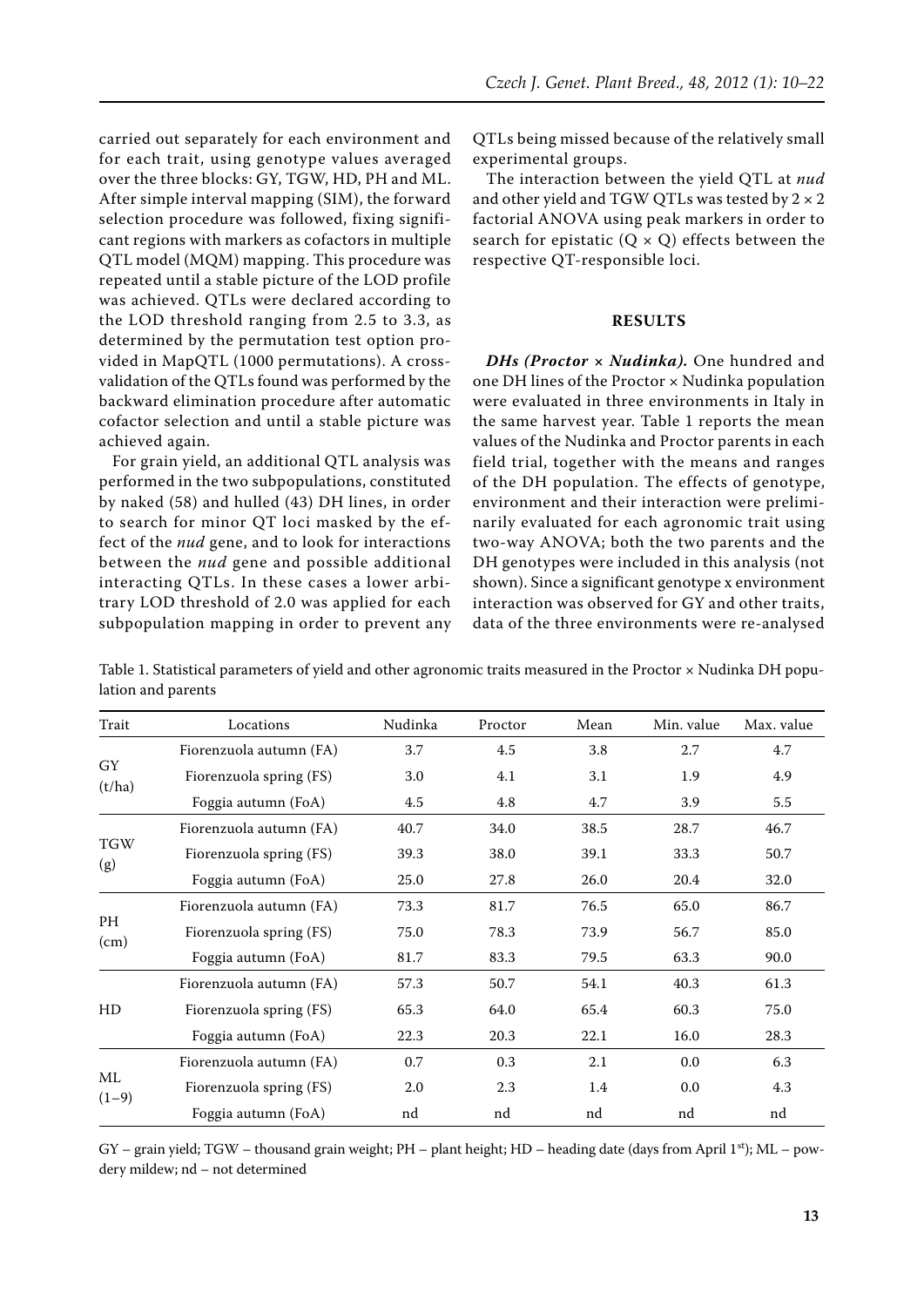singularly to provide a ranking of the genotypes, as well as averages for QTL mapping of single environment data (Table 1). To evidence the role of the naked trait, a further analysis was done to compare the naked and hulled DH groups of the population (parents not included) within each environment by means of nested ANOVA. Naked/ hulled was the main factor and genotype was the nested factor. The means of each agronomic trait for the two groups (58 naked vs. 43 hulled DH lines) are summarized in Table 2. The significance of the difference between the two group means are reported, based on the probability of the group effect calculated by nested ANOVA. Naked lines yielded significantly less than the hulled ones in all the three environments: from 8% less in FA and FoA to 20% less in FS. No differences were found for the other four agronomic traits in the trials conducted in Fiorenzuola, whereas in the FoA environment the group of hulled genotypes had a higher seed weight (TGW), was taller and flowered earlier than the group of naked DHs.

*QTLs for yield and other agronomic traits in the naked × hulled DH population.* As shown in Figure 1, a total of 12 QTLs, from 1 to 6 for each trait, were located on six chromosomes in the DH population. No QTLs were found on chromosomes 1H and 4H. As expected, QTL analysis revealed a major effect on GY of the genomic region on chromosome 7H harbouring the nud locus (peak marker). This QTL was consistent throughout the three environments analysed, with LOD values ranging from 6.49 to 13.14. The hulled parent Proctor contributed favourable alleles and the proportion of explained phenotypic variance ranged from 25.6% to 37.5%. Another QTL for GY (LOD =  $8.49$  and  $R^2$  = 22.5%) was found on chromosome 6H although only in Foggia autumn, which was contributed by the naked parent Nudinka. At the same location, six regions distributed on four barley chromosomes harboured QTLs controlling TGW, explaining from 5.2% to 23.6% of the phenotypic variance (LOD of 3.28–11.81). In most cases, the hulled parent Proctor contributed favourable alleles. The QTL with the largest effect for TGW in terms of explained variance  $(23.6\% R^2)$  was found on chromosome 7H, in correspondence with the nud gene.

Both GY and TGW were investigated thoroughly in order to remove the effect of the segregation of the 7H region at *nud* on the two traits, and to look for other 'hidden' QTLs. The DH lines were thus grouped into two subpopulations of 58 and 43 lines according to their grain phenotype, and a new QTL analysis for GY and TGW was carried out for each subpopulation. QTL searches were done following the same procedure as described for the entire population, although with a less stringent LOD threshold of 2.0. In Table 3 and Figure 1 all the QTLs detected in hulled and naked DH subgroups are compared with those present in the entire population. For GY, three additional QTLs on chromosomes 4H, 7H and 5H, specific to the FS and FoA environments, respectively, were mapped in the hulled DH subpopulation, while in the naked one, a QTL on 1H was added in the FoA environment. The only QTL of GY in the entire population that was different from *nud,* found at FoA on chromosome 6H (peak marker WG282), was detected in both the DH subpopulations. For TGW, for which six QTLs (including one at *nud*) were found at FoA, only one additional QTL was mapped on chromosome 3H (Q.Tgw-FoA.3H.2)

|           | reported on the numed DTT columns |                    |          |                    |          |               |
|-----------|-----------------------------------|--------------------|----------|--------------------|----------|---------------|
|           |                                   | Fiorenzuola autumn |          | Fiorenzuola spring |          | Foggia autumn |
| Trait     | naked DH                          | hulled DH          | naked DH | hulled DH          | naked DH | hulled DH     |
| GY(t/ha)  | 3.7                               | $4.1***$           | 2.8      | $3.5***$           | 4.5      | $4.9***$      |
| TGW(g)    | 38.4                              | 38.6               | 38.6     | 39.7               | 25.1     | $27.2***$     |
| $PH$ (cm) | 75.5                              | 76.6               | 72.9     | 75.0               | 78.5     | $80.7***$     |

Table 2. Mean agronomic performance of 58 naked vs. 43 hulled DHs of the Proctor × Nudinka mapping population in three field trials in Italy; significant differences between the group pairs are designated with asterisks reported on the hulled DH columns

DH – doubled haploid; GY – grain yield; TGW – thousand grain weight; PH – plant height; HD – heading date (days from April  $1^{st}$ ); ML – powdery mildew; nd – not determined; \*\*\* $P \le 0.001$ 

HD 70.1 69.4 65.5 65.3 21.5 22.9\*\*\* ML (1–9) 2.1 2.2 1.4 1.5 nd nd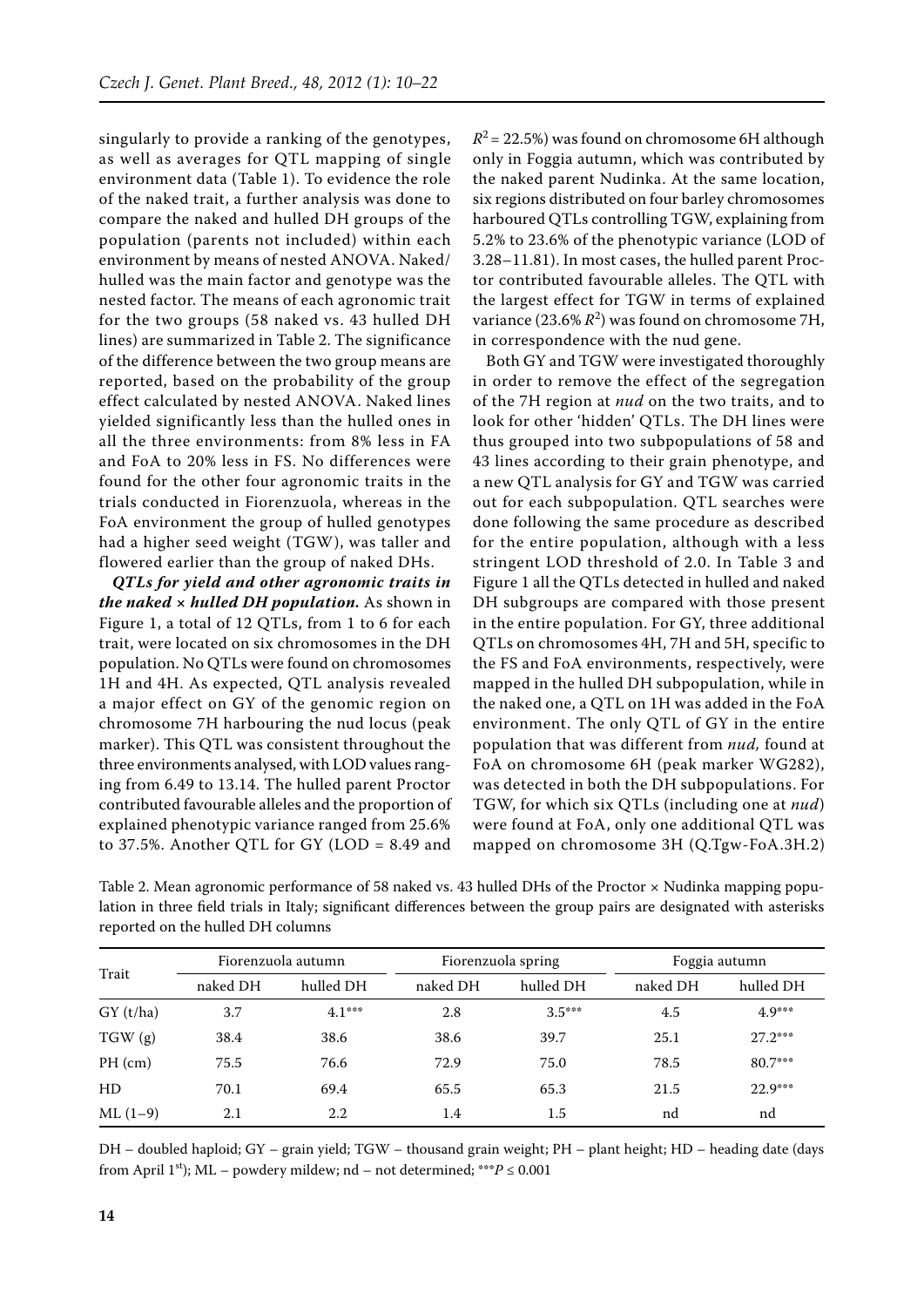

the distances in centimorgans (cM, Kosambi) are based on the molecular map by Becker *et al*. (1995); the chromosome length scale is given on the left side and Figure 1. Chromosomal locations of mapped QTLs controlling yield and other agronomic traits in the DH population Proctor × Nudinka; the order of markers and inkage groups are oriented with short arms at the top; loci are shown on the left side of chromosomes; bars on the right show QTL intervals above the LOD threshold Figure 1. Chromosomal locations of mapped QTLs controlling yield and other agronomic traits in the DH population Proctor × Nudinka; the order of markers and the distances in centimorgans (cM, Kosambi) are based on the molecular map by BECKER et al. (1995); the chromosome length scale is given on the left side and linkage groups are oriented with short arms at the top; loci are shown on the left side of chromosomes; bars on the right show QTL intervals above the LOD threshold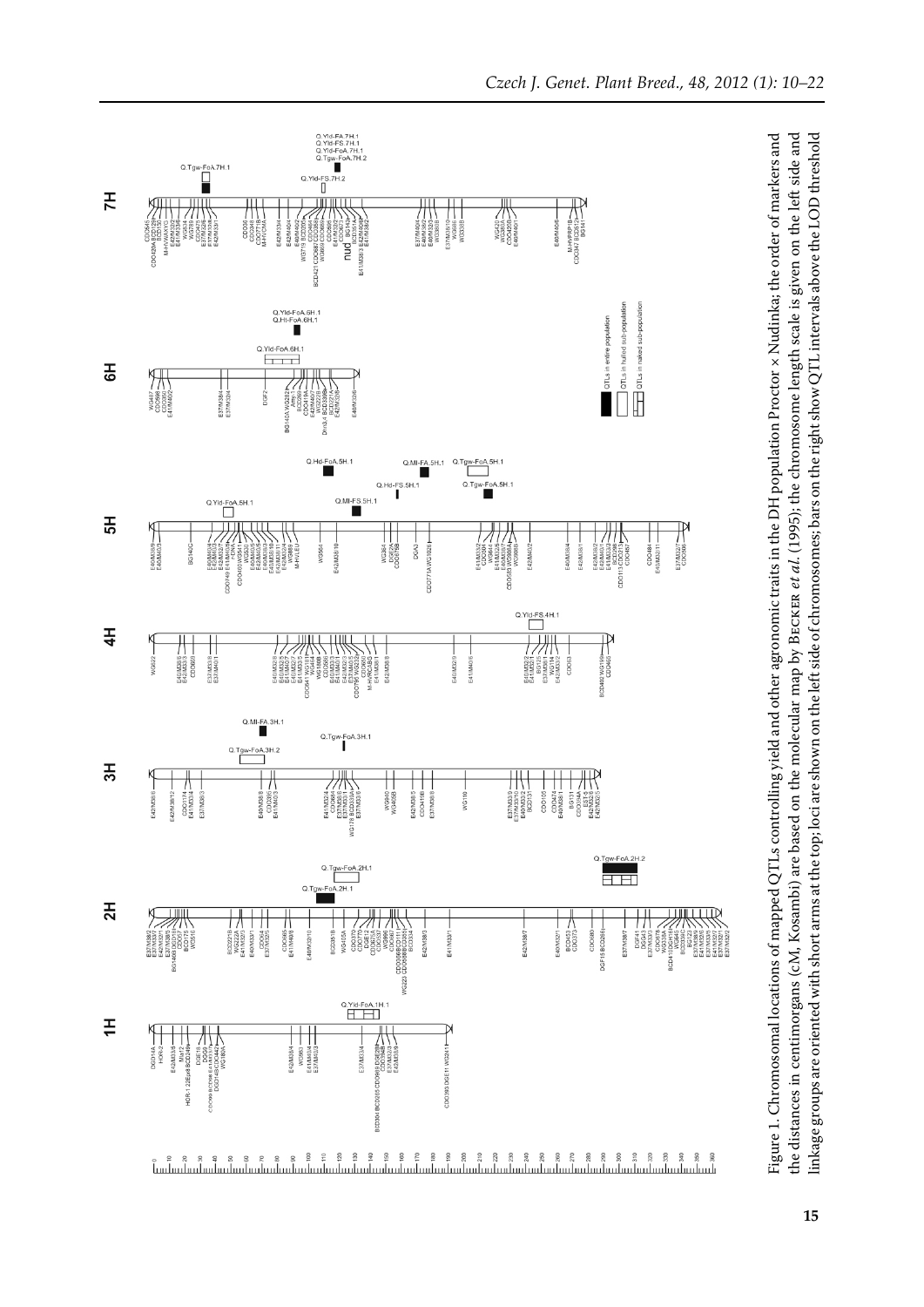| $-20.112$<br>$\frac{5}{2}$<br>;<br>;<br>;<br>しょ /T/ いい<br>.<br>.<br>.<br>l<br>こうこくしつ<br>・・・・・<br>Table 3. $OPT$ c for anin vic<br>$\mathbf{1}$ | $\sim$<br>i<br>C<br>.<br>.<br>.<br>.<br>.<br>י<br>י<br>Ī<br>$-124 - 124$<br>tre nomistion are reported in the right has<br>Portion in the<br>tected in the entire population are repr-<br>a names of OTI s not previc<br>and naked DHc.+-<br>$\frac{1}{2}$ |
|------------------------------------------------------------------------------------------------------------------------------------------------|------------------------------------------------------------------------------------------------------------------------------------------------------------------------------------------------------------------------------------------------------------|
|------------------------------------------------------------------------------------------------------------------------------------------------|------------------------------------------------------------------------------------------------------------------------------------------------------------------------------------------------------------------------------------------------------------|

| Trait                                  | Genotypes used (*H <sup>2</sup> ) |                    | QTL              | Peak marker <sup>1</sup> | $\rm position^2$<br>Peak | $Chr-Bin3$   | LOD   | $\rm{effect}^4$<br>Allelic | $R^2\%^5$ |
|----------------------------------------|-----------------------------------|--------------------|------------------|--------------------------|--------------------------|--------------|-------|----------------------------|-----------|
|                                        | all (*H <sup>2</sup> 43%)         | Q.Yld-FA.7H.1      |                  | nud (120.8)              | 120.8                    | 7H-Bin7      | 6.49  | 0.200                      | 25.6      |
| Grain yield                            | hulled DHs (H <sup>2</sup> 81%)   | none               |                  |                          |                          |              |       |                            |           |
| Fiorenzuola autumn                     | naked DHs (H <sup>2</sup> 23%)    | none               |                  |                          |                          |              |       |                            |           |
|                                        | all (H <sup>2</sup> 82%)          | Q.Yld-FS.7H.1      |                  | nud (120.8)              | 120.8                    | 7H-Bin 7     | 9.45  | 0.329                      | 35.0      |
| Grain yield                            | hulled DHs (H <sup>2</sup> 79%)   |                    | Q.Yld-FS.4H.1    | E41/M32/1 (249.1)        | 249.1                    | 4H-Bin 10    | 2.54  | 0.231                      | 19.1      |
| Fiorenzuola spring                     |                                   |                    | Q.Yld-FS.7H.2    | WG669(111.1)             | 111.1                    | 7H-Bin 7     | 3.13  | $-0.374$                   | 24.2      |
|                                        | naked DHs (H <sup>2</sup> 57%)    | none               |                  |                          |                          |              |       |                            |           |
|                                        | all (H <sup>2</sup> 74%)          | Q.Yld-FoA.6H.1     |                  | WG282 (90.7)             | 90.7                     | 6H-Bin 9     | 8.49  | $-0.169$                   | 22.5      |
|                                        |                                   | FoA.7H.1<br>Q.Yld- |                  | nud (120.8)              | 120.8                    | 7H-Bin 7     | 3.14  | 0.204                      | 37.5      |
| Grain yield                            | hulled DHs (H <sup>2</sup> 30%)   |                    | Q.Yld-FoA.5H.1   | E42/M32/7 (48.7)         | 48.7                     | $5H-Bin4$    | 2.70  | 0.110                      | 19.1      |
| Foggia autumn                          |                                   | FoA.6H.1<br>Q.Yld- |                  | WG282 (90.7)             | 90.7                     | $6H-Bin9$    | 2.13  | $-0.108$                   | 15.1      |
|                                        | naked DHs (H <sup>2</sup> 71%)    |                    | Q.Y1d-FoA.1H.1   | E37/M33/4 (134.5)        | 137.5                    | 1H-Bin 12    | 2.21  | $-0.096$                   | 11.0      |
|                                        |                                   | FoA.6H.1<br>Q.Yld- |                  | WG282 (90.7)             | 90.7                     | 6H-Bin 9     | 6.45  | $-0.187$                   | 38.2      |
|                                        | all ( $H^2 88\%$ )                | $Q.Tgw-FoA.2H.1$   |                  | BCD351B (115.9)          | 110.6                    | 2H-(Bin 7)   | 3.30  | 0.563                      | 6.0       |
|                                        |                                   | $Q.Tgw-FoA.2H.2$   |                  | E37/M38/7 (303.9)        | 303.9                    | 2H-Bin 13    | 8.31  | 0.896                      | 14.8      |
|                                        |                                   | $Q.Tgw-FoA.3H.1$   |                  | E37/M33/1 (123.4)        | 123.4                    | 3H-Bin7      | 3.28  | $-0.527$                   | 5.2       |
|                                        |                                   | $Q.Tgw-FoA.5H.1$   |                  | CDO504 (218.4)           | 218.4                    | 5H-Bin 11    | 5.04  | 0.658                      | 8.4       |
|                                        |                                   | $Q.Tgw-FoA.7H.1$   |                  | E37/M32/8 (33.6)         | 33.6                     | 7H-Bin 3     | 5.98  | $-0.770$                   | $10.3\,$  |
| Thousand grain weight<br>Foggia autumn |                                   | Q.Tgw-FoA.7H.2     |                  | nud (120.8)              | 118.8                    | 7H-Bin 7     | 11.81 | 1.142                      | 23.6      |
|                                        | hulled DHs (H <sup>2</sup> 87%)   | Q.Tgw-FoA.2H.1     |                  | WG405A (122.8)           | 124.8                    | $2H-(Bin 6)$ | 4.44  | 1.007                      | 21.0      |
|                                        |                                   |                    | $Q.Tgw-FoA.3H.2$ | E40/M38/8 (69.7)         | 69.7                     | 3H-Bin 3     | 2.21  | $-0.679$                   | 9.4       |
|                                        |                                   | $Q.Tgw-FoA.5H.1$   |                  | E41/M33/2 (211.0)        | 211.0                    | 5H-Bin 11    | 2.29  | 0.710                      | 9.8       |
|                                        |                                   | $Q.Tgw-FoA.7H.1$   |                  | E37/M32/8 (33.6)         | 33.6                     | 7H-Bin 3     | 2.84  | $-0.788$                   | 12.5      |
|                                        | naked DHs (H <sup>2</sup> 83%)    | Q.Tgw-FoA.2H.2     |                  | BCD266 (289.7)           | 289.7                    | 2H-Bin 13    | 5.35  | 1.124                      | 34.6      |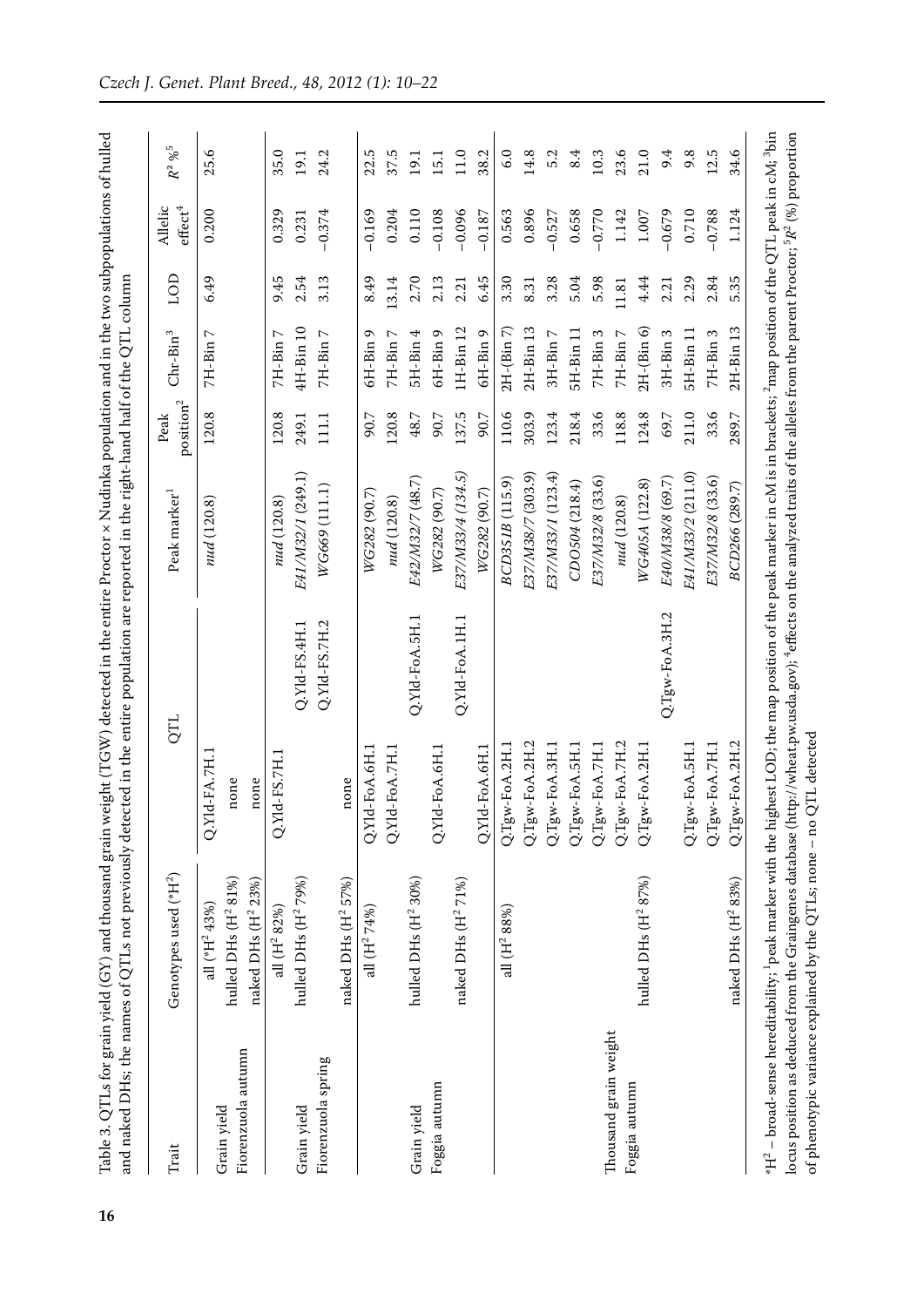Table 4. Agronomic performance of 16 advanced backcross (AB) lines subjected to the study, least-square mean of two years (2005 and 2006); trait codes are indi-Table 4. Agronomic performance of 16 advanced backcross (AB) lines subjected to the study, least-square mean of two years (2005 and 2006); trait codes are indicated in the text, LSD  $_{0.05}$  and  $P$  values are reported in the last columns cated in the text, LSD  $_{0.05}$  and *P* values are reported in the last columns

|                                                                                                                                                                                                                                            |               |       |               |                 |      |               |       | AB lines |       |               |               |                 |      |          |               |                 |                                                                                                                |         |
|--------------------------------------------------------------------------------------------------------------------------------------------------------------------------------------------------------------------------------------------|---------------|-------|---------------|-----------------|------|---------------|-------|----------|-------|---------------|---------------|-----------------|------|----------|---------------|-----------------|----------------------------------------------------------------------------------------------------------------|---------|
|                                                                                                                                                                                                                                            | 8283          | 8284  | 8287          | 8288            | 8291 | 8292          | 8295  | 8296     | 8299  | 8300          | 8303          | 8304            | 8307 | 8308     | 8311          | 8312            | $\mathrm{LSD}_{0.05}$                                                                                          | P value |
| GY(t/ha)                                                                                                                                                                                                                                   | $\frac{4}{1}$ | $4.7$ | $\frac{4}{1}$ | 5.1             | 4.5  | 9.∱           | 4.7   | 4.2      | 4.2   | 4.3           | 4.3           | 4.<br>4         | 4.5  | 4.7      | $\frac{6}{4}$ | 5.0             | 0.87                                                                                                           | 0.323   |
| $GY^*(t/ha)$                                                                                                                                                                                                                               | 3.7           | 4.4   | 3.7           | 4.8             | 4.2  | 4.3           | 4.4   | 3.9      | 3.9   | 4.0           | 4.0           | $\frac{1}{4}$   | 3.9  | $4\cdot$ | 4.3           | 4.2             | 0.80                                                                                                           | 0.302   |
| ADJ GY (t/ha)                                                                                                                                                                                                                              | 6.0           | 6.2   | 5.9           | 5.7             | 5.0  | 5.5           | 5.4   | 5.6      | 5.4   | 5.3           | 5.0           | 4.9             | 5.0  | 6.2      | 5.6           | 5.2             | 1.22                                                                                                           | 0.638   |
| BY(t/ha)                                                                                                                                                                                                                                   | 12.2          | 13.0  | 12.8          | 12.1            | 11.8 | 12.0          | 11.4  | 12.5     | 11.9  | 11.4          | $\Xi$         | 11.7            | 10.1 | 13.5     | 12.2          | 11.6            | 2.53                                                                                                           | 0.716   |
| Ξ                                                                                                                                                                                                                                          | 0.43          | 0.43  | 0.40          | 0.41            | 0.38 | 0.40          | 0.42  | 0.40     | 0.40  | 0.40          | 0.40          | 0.38            | 0.43 | 0.41     | 0.40          | 0.38            | 0.05                                                                                                           | 0.671   |
| ADJ HI (t/ha)                                                                                                                                                                                                                              | 0.49          | 0.51  | 0.46          | 0.48            | 0.43 | 0.46          | 0.48  | 0.46     | 0.46  | 0.47          | 0.46          | 0.44            | 0.51 | 0.47     | 0.46          | 0.45            | 0.05                                                                                                           | 0.455   |
| TGW (g)                                                                                                                                                                                                                                    | 41.6          | 42.9  | 45.0          | 45.2            | 44.0 | 45.8          | 43.8  | 44.4     | 45.8  | 44.0          | 44.8          | 45.9            | 45.9 | 46.3     | 45.1          | 45.4            | 4.71                                                                                                           | 0.978   |
| ADJ TGW (g)                                                                                                                                                                                                                                | 47.5          | 48.8  | 51.4          | 51.8            | 49.6 | 51.6          | 49.3  | 50.2     | 52.2  | 50.9          | 51.1          | 52.5            | 53.0 | 51.8     | 51.3          | 52.2            | 5.27                                                                                                           | 0.948   |
| <b>NTS</b>                                                                                                                                                                                                                                 | 686           | 763   | 633           | 677             | 677  | 679           | 640   | 707      | 612   | 656           | 608           | 608             | 563  | 721      | 654           | 597             | 131                                                                                                            | 0.419   |
| <b>SPKM</b>                                                                                                                                                                                                                                | 676           | 747   | 617           | 664             | 665  | 662           | 629   | 696      | 599   | 648           | 602           | 597             | 553  | 705      | 644           | 591             | 131                                                                                                            | 0.456   |
| <b>KP</b>                                                                                                                                                                                                                                  | 12697         |       | 12916 11453   | 11 025 10 121   |      | 10631         | 10995 | 11356    | 10256 | 10450         | 9798          | 9449            | 9445 | 12013    | 10782         | 9507            | 2356                                                                                                           | 0.005   |
| GPS                                                                                                                                                                                                                                        | 19            | 17    | 18            | $\overline{17}$ | 15   | $\frac{6}{1}$ | 18    | 17       | 17    | $\frac{6}{1}$ | $\frac{6}{1}$ | $\overline{16}$ | 17   | 17       | 17            | $\overline{16}$ | 2.1                                                                                                            | 0.704   |
| PH (cm)                                                                                                                                                                                                                                    | 69.2          | 67.5  | 70.0          | 73.3            | 70.0 | 70.8          | 71.7  | 67.5     | 68.3  | 70.0          | 70.8          | 69.2            | 66.7 | 70.0     | 69.2          | 69.2            | 9.34                                                                                                           | 1.000   |
| $\Xi$                                                                                                                                                                                                                                      | 40.5          | 39.2  | 41.5          | 40.7            | 40.5 | 39.3          | 39.3  | 40.5     | 41.0  | 39.5          | 39.8          | 39.5            | 40.0 | 39.5     | 40.3          | 40.8            | 1.75                                                                                                           | 0.157   |
| $ML(1-9)$                                                                                                                                                                                                                                  | 5.3           | 4.3   | 5.0           | 4.5             | 3.5  | 3.0           | 3.2   | 2.7      | 4.2   | 3.8           | 4.5           | 5.0             | 2.3  | 3.5      | 3.2           | 4.2             | 1.34                                                                                                           | 0.000   |
| index adjusted with glumes; TGW – thousand grain weight; ADJ TGW – thousand grain weight adjusted with glumes; STM – number of stems/m <sup>2</sup> ; SPKM – number of<br>$GY - grain$ yield on a plot basis; $GY^* - grain$ yield on a 1m |               |       |               |                 |      |               |       |          |       |               |               |                 |      |          |               |                 | row basis; ADJ GY – grain yield adjusted with glumes; BY – biomass yield; HI – harvest index; ADJ HI – harvest |         |

 $splitses/m^2$ ; GM – number of grains/m<sup>2</sup>; GPS – number of grains per spike; PH – plant height; HD – heading date (days from April 1s<sup>t</sup>); ML – powdery mildew

spikes/m<sup>2</sup>; GM - number of grains/m<sup>2</sup>; GPS - number of grains per spike; PH - plant height; HD - heading date (days from April 1s<sup>t</sup>); ML - powdery mildew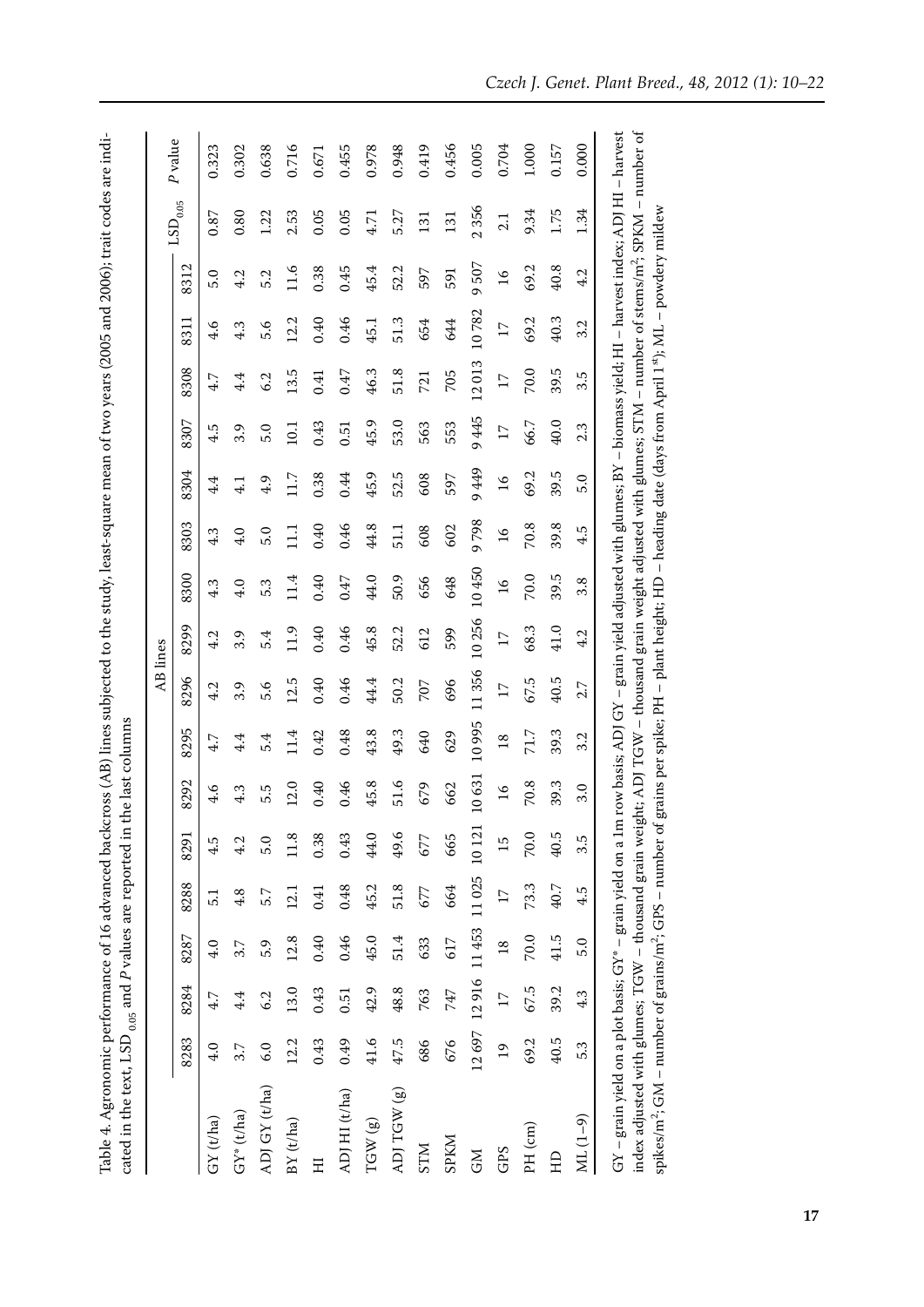detected in the hulled subpopulation. The other QTLs mapped in the subpopulations either exactly or very probably coincided with the QT regions previously mapped in the entire population and were classified accordingly (Table 3 and Figure 1). None of the QTLs found for GY and TGW showed any significant  $Q \times Q$  interaction with the yield QTL at *nud*, suggesting the absence of epistatic effects between the respective QT-responsible loci.

As shown in Figure 1, no QTLs for HD, PH or ML map at *nud* on 7H were found out; therefore no further searches on the two subpopulations were done. Two QTLs for HD were mapped on 5H from two different environments, and in separate bins. These QTLs explained 14.2% and 11.3% of the phenotypic variance, and the late alleles derived from the hulled parent Proctor in both cases. It is worth noting that one QTL for PH was found on chromosome 6H at FoA, in the same position as Q.Yld-FoA.6H.1. It explained 16.6% of the variance and the allele effect leading to taller plants derived from the naked parent Nudinka. Three QTLs were associated with resistance to *Blumeria graminis* (ML) at FS and FA, on chromosomes 3H and 5H, in regions not associated with yield QTLs.

*Advanced backcross lines (Iabo × Arda).* The 16 nud-AB lines were prepared after the DH study, and selected for having a naked caryopsis together with the plant and ear phenotype of the recurrent parent (Arda). They were characterized for agronomic traits at Fiorenzuola in 2005 and 2006. The effects of genotype, year and their interaction  $(G \times Y)$  on these lines were evaluated by twoway ANOVA for each trait. Since no significant  $G \times Y$  interaction was observed, all the values of the AB lines were averaged over the two years using least-square means and the  $\mathrm{LSD}_{0.05}$  was calculated for each trait (Table 4). The P value of the genotype effect calculated by the ANOVA for each trait is also reported in the supplemental table. Since the 16 nud-AB lines did not differ significantly in all the traits but two (GM and ML; Table 4), they were deemed sufficiently similar to be considered as a group. Because of the repeated backcrosses, the nud-AB lines are expected to have introgressed the nud locus into the genetic background of the recurrent parent; as for the DH lines, they should harbour much fewer stretches of other chromosomes from the hulless parent. Therefore they should represent a more appropriate genetic material than DH lines to study the effect of the nud locus, and provide results less biased by any linkage with other genes.

For each trait, the least-square mean of the nud-AB lines was compared with the value of each parent in each year and over the two years averaged as well, using Dunnett's multiple comparison test (Table 5). Correspondingly, the significant mean differences reported in Table 3 refer to the contrast between either parent and the mean of the nud AB lines.

Across the harvest years 2005 and 2006, the naked ABs differed from Arda only in two traits: HI and TGW, which were both higher in the hulled parent (0.46, *P* ≤ 0.00 and 149.7 g, *P* ≤ 0.01). When the values of these two traits were adjusted by adding the hull weight (ADJ HI and ADJ TGW in Table 3), the differences between the naked ABs and Arda were no longer significant. None of the other traits differed significantly between the hulled Arda and its naked counterpart. Without the adjustment for hull weight (ADJ GY) the naked AB lines reached an average GY (4.5 t/ha) lower than that of Arda (5.1 t/ha), and the difference between the two yields corresponded well with the expected percentage of hull weight (10-13%, Внатту et al. 1975). However, this difference was not statistically significant. On the other hand, the comparison between *nud*-AB lines and the donor parent Iabo revealed more differences, as would be expected because of the introgressed Arda's genetic background. The naked donor parent was worse in terms of HI and ADJ HI, it had fewer stems/m<sup>2</sup> (STM;  $P \le 0.001$ ), fewer spikes/m<sup>2</sup> (SPKM;  $P \leq 0.005$ ) and higher number of grains per spike (GM; *P* ≤ 0.001). The *nud*-AB lines were shorter and flowered earlier (HD) than Iabo (Table 3); moreover, they were less resistant to mildew (ML;  $P \leq 0.001$ ). This pattern was essentially maintained in each single year (Table 5); however, differences in the levels of significance were found out. In particular in 2005, AB lines were also different from Iabo in plot yield, and in 2006 they were slightly different from Arda in the same trait, while they did not differ from Iabo in HI and ADJ HI.

### **DISCUSSION**

In the first experiment we compared the group of naked *vs*. that of hulled DH lines, so that the random recombination of the *nud* locus with genes not associated with it could free the naked trait by the genetic background of the parents, with most unlinked traits randomly assorting in the two groups. The group of naked DH lines showed a lower yield potential than the hulled one in all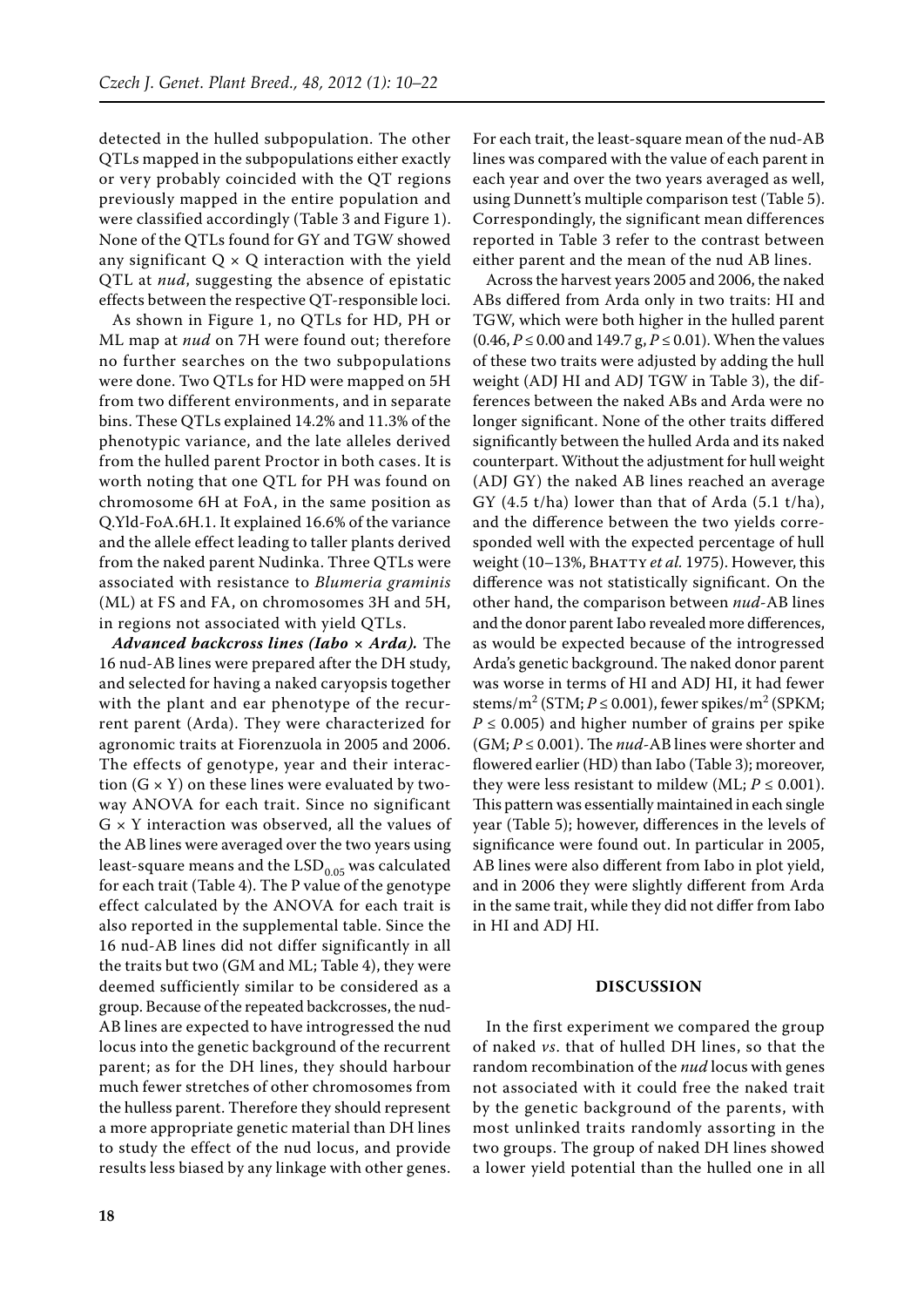| ast-square mean) compared to the recurrent parent Arda, hulled, and to the donor Iabo, naked, as observed | ears; Dunnett's test was applied to compare the <i>nud-AB</i> lines with both the recurrent and the donor parents; |                                                                                                                      |
|-----------------------------------------------------------------------------------------------------------|--------------------------------------------------------------------------------------------------------------------|----------------------------------------------------------------------------------------------------------------------|
| able 5. Agronomic performance of <i>nud</i> -AB lines (lea.                                               | in the two harvest years 2005 and 2006, and in both yea                                                            | ns are designated with asterisks on the two parent columns<br>ignificant differences in the two pairwise comparison: |
|                                                                                                           |                                                                                                                    |                                                                                                                      |

| Trait                                                                                                                                                                                                                                                                                                                                                                                                                                                                        |                 | 2005          |           |                 | 2006            |            |                                                                                                                            | Two years average |          |
|------------------------------------------------------------------------------------------------------------------------------------------------------------------------------------------------------------------------------------------------------------------------------------------------------------------------------------------------------------------------------------------------------------------------------------------------------------------------------|-----------------|---------------|-----------|-----------------|-----------------|------------|----------------------------------------------------------------------------------------------------------------------------|-------------------|----------|
|                                                                                                                                                                                                                                                                                                                                                                                                                                                                              | Arda            | nud-AB        | Iabo      | Arda            | nud-AB          | Iabo       | Arda                                                                                                                       | nud-AB            | labo     |
| GY(t/ha)                                                                                                                                                                                                                                                                                                                                                                                                                                                                     | 5.0             | 4.8           | $3.1***$  | $\frac{1}{5}$ . | 4.2             | $\ddot{q}$ | 5.1                                                                                                                        | 4.5               | 3.9      |
| $GY^*(t/ha)$                                                                                                                                                                                                                                                                                                                                                                                                                                                                 | 5.5             | $4.7$         | 3.8       | 5.2             | 5.0             | 5.2        | 5.3                                                                                                                        | 4.8               | 4.5      |
| ADJ GY (t/ha)                                                                                                                                                                                                                                                                                                                                                                                                                                                                | 5.5             | 5.3           | 4.4       | 5.2             | 5.7             | 6.0        | 5.3                                                                                                                        | 5.5               | 5.2      |
| BY(t/ha)                                                                                                                                                                                                                                                                                                                                                                                                                                                                     | 12.6            | 12.3          | 11.7      | 10.5            | 11.6            | 13.3       | 11.6                                                                                                                       | 12.0              | 12.5     |
| Ξ                                                                                                                                                                                                                                                                                                                                                                                                                                                                            | $0.43***$       | 0.38          | $0.32***$ | $0.49***$       | 0.43            | 0.39       | $0.46***$                                                                                                                  | 0.40              | $0.36*$  |
| ADJ HI (t/ha)                                                                                                                                                                                                                                                                                                                                                                                                                                                                | 0.43            | 0.43          | $0.38*$   | 0.50            | 0.50            | 0.46       | 0.46                                                                                                                       | 0.47              | $0.42*$  |
| TGW (g)                                                                                                                                                                                                                                                                                                                                                                                                                                                                      | $45.6*$         | $41.5$        | 40.9      | 53.8***         | 48.0            | 45.1**     | 49.7**                                                                                                                     | 44.7              | 43.0     |
| ADJ TGW (g)                                                                                                                                                                                                                                                                                                                                                                                                                                                                  | 45.5            | 47.3          | 47.5      | 53.8            | 54.4            | 51.8       | 49.7                                                                                                                       | 50.9              | 49.7     |
| <b>NLS</b>                                                                                                                                                                                                                                                                                                                                                                                                                                                                   | 727             | 710           | 493**     | 556             | 600             | 562        | 641                                                                                                                        | 655               | 527**    |
| <b>SPKM</b>                                                                                                                                                                                                                                                                                                                                                                                                                                                                  | 720             | 695           | 490*      | 532             | 592             | 562        | 626                                                                                                                        | 643               | 526*     |
| <b>GM</b>                                                                                                                                                                                                                                                                                                                                                                                                                                                                    | 11977           | 11292         | 9340      | 9685            | 10197           | 11488      | 10830                                                                                                                      | 10744             | 10413    |
| GPS                                                                                                                                                                                                                                                                                                                                                                                                                                                                          | $\overline{17}$ | $\frac{6}{1}$ | $19*$     | 18              | 18              | $21**$     | $\overline{17}$                                                                                                            | 17                | $20***$  |
| PH (cm)                                                                                                                                                                                                                                                                                                                                                                                                                                                                      | 73              | 76            | 85*       | 63.3            | 63.2            | 70***      | 68.3                                                                                                                       | 69.6              | 77.5*    |
| H <sub>1</sub>                                                                                                                                                                                                                                                                                                                                                                                                                                                               | 39              | 39            | $51***$   | $\frac{1}{4}$   | $\overline{41}$ | $44**$     | $\overline{40}$                                                                                                            | $\overline{40}$   | $48***$  |
| $ML(1-9)$                                                                                                                                                                                                                                                                                                                                                                                                                                                                    | 3.7             | 3.7           | $0.3***$  | 4.3             | $\frac{4}{1}$   | $0.0***$   | $\frac{4}{1}$                                                                                                              | 3.9               | $0.2***$ |
| index adjusted for glumes ; TGW – thousand grain weight; ADJ TGW – thousand grain weight adjusted for glumes; STM – number of stems/m <sup>2</sup> ; SPKM – number of<br>GY – grain yield on a plot basis; GY* – grain yield on a 1m row basis; ADJ GY – grain yield adjusted for glumes; BY – biomass yield ; H1 – harvest index; ADJ H1 – harvest<br>spikes/m <sup>2</sup> ; GM - number of grains/m <sup>2</sup> ; GPS - number of<br>** $P \le 0.01$ , *** $P \le 0.001$ |                 |               |           |                 |                 |            | grains per spike; PH - plant height; HD - heading date (days from April 1 <sup>st</sup> ); ML - powdery mildew; *P ≤ 0.05, |                   |          |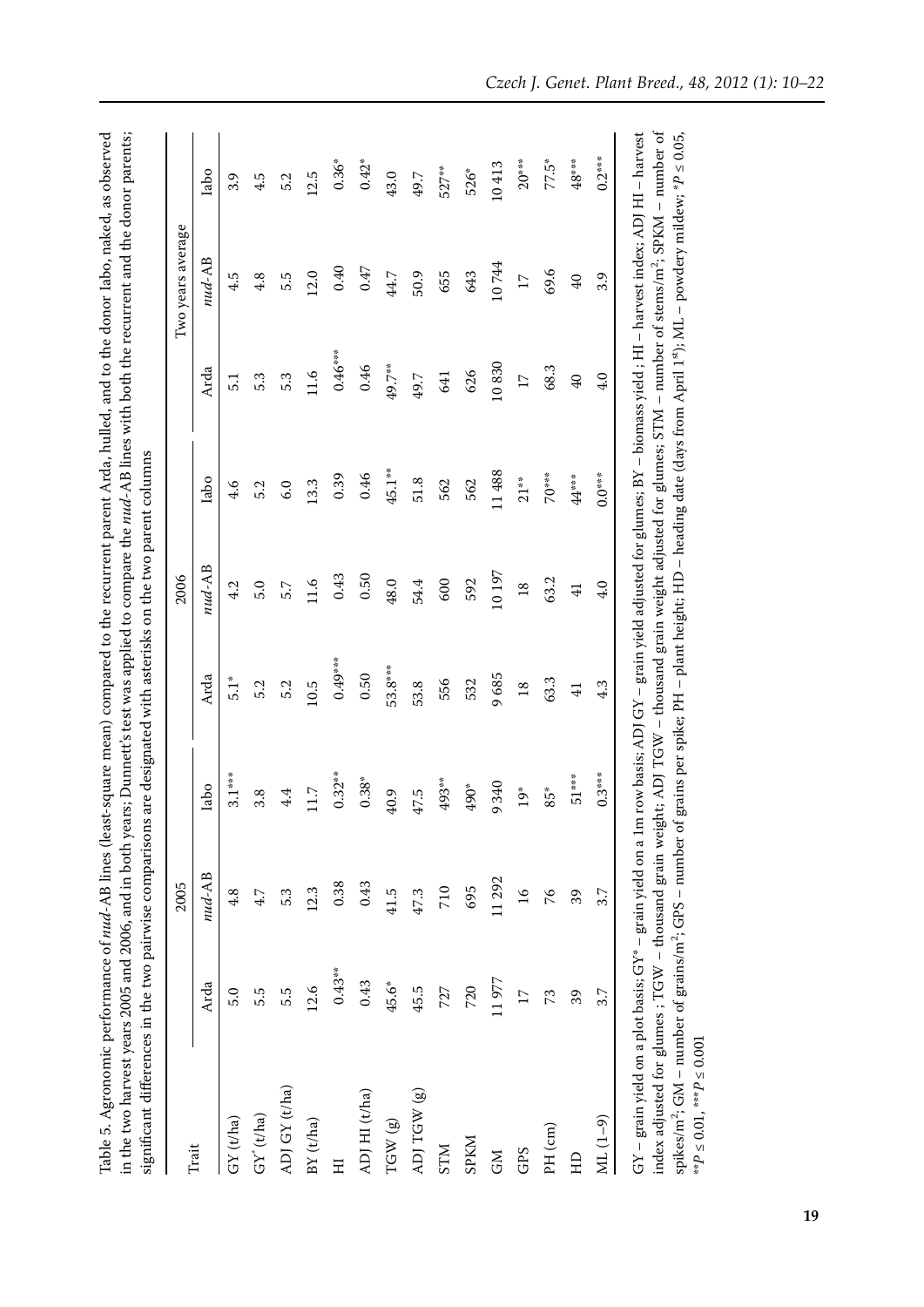three environments, FS, FA and FoA (Table 2), suggesting either a direct effect of *nud* or linked with it. At least in FoA conditions, GY reduction could have been influenced by a lower TGW that was not adjusted for the absence of glumes in this experiment. In Foggia autumn, naked DHs differed from hulled ones also in terms of PH and HD. In this case, the association with a lower PH in the naked DH group is in agreement with the observations of Choo *et al*. (2001) for naked and hulled doubled haploid (DH) lines (like in our case derived from a single hulled  $\times$  hulless cross), and of THOMASON *et al*. (2009) in naked and hulled breeding lines. It could also suggest the existence of either pleiotropic or linked effects of the *nud* gene. However, the observation was not confirmed in the other two environments out of the three surveyed (Table 2).

The study continued with the QTL mapping of yield and other agronomic traits in the naked  $\times$ hulled population. Our QTL analysis performed on the entire population identified a total of 12 chromosome regions that significantly affected one or more of the traits evaluated (Figure 1). Proctor and Nudinka contributed to QTLs differently, with Proctor alleles that increased the trait values in 9 QTLs vs. 5, respectively, which suggests the presence of transgressive genotypes in the population. Neither QTLs for HD nor those for PH were associated at *nud* on chromosome 7H. QTLs for HD were mapped on chromosome 5H, while for plant height on 6H (Figure 1). This observation further supported the hypothesis that the *nud* gene most likely has no direct effect on such traits, as already observed in two DH field trials, and later confirmed by the experiment with AB lines.

QTL studies are often affected by interactions with the environment (VELDBOOM  $&$  LEE 1996). The GY QTL on 7H at the *nud* locus was detected consistently over the three environments, and due to the direct effect of *nud* segregation. This GY QTL due to *nud* quantified a relatively large part of the variation most likely due to the *nud* gene (from 25.6% to 37.5%), larger than the grain yield differences between DH groups (Table 2) and larger than the expected difference due to glume weight (10–13%, Bhatty *et al.* 1975). However, such a QTL  $R^2$  suggests, as a working hypothesis, rather an overestimation of the GY QTL explained variance by the QTL mapping software than the existence of a biological difference resulting from the glume loss. Interestingly, the only QTL of chromosome 6H that influenced GY and was different from *nud*, contributed by the lower yielding Nudinka, had the same map location as the QTL responsible for plant height (PH), contributed *in cis* by the shorter parent Nudinka (Figure 1 and Table 1). Given that we verified no interactions between the yield QTL at *nud* and this QTL, at present and with the available data no hypothesis can be reasonably proposed to explain the association of the two QT loci, if not simply a linkage.

A QTL with the highest effect on TGW  $(23.6\% R^2)$ is also resident at the *nud* locus, although mapped in one environment only (FoA), while the two DH groups were also significantly different in TGW at FS (Table 2). The QTL for TGW found at FoA, together with the low and different TGW values found at the same Southern Italian location between the two DH groups, might suggest a differential behaviour of the naked vs. hulled DHs after a terminal drought stress. The largest TGW QTL on 7H could have been due to either the *nud* gene itself or a linked locus for the trait; however, the trait is also affected by other loci on chromosomes 2H, 3H and 5H, as shown in Table 2, which taken together explain a significant part of the variation.

Table 3 shows additional QTLs mapped after eliminating the segregation of *nud* on 7H for the two traits (GY and TGW) that were shown to be ruled by a QTL mapped at that locus. This study led to the confirmation of the QTLs found in the entire population which were different from *nud*. In addition, it led to the discovery of a few new loci, four for GY and at least one for TGW, whose effects were likely hidden in the entire population by the segregation of the *nud* region, although accounting for a significant part of the variation. The fact that no interaction was found between all the QTLs detected for the two traits suggested that epistatic effects between QT-responsible loci, including *nud*, did not significantly occur. Interestingly, and as already mentioned for the 6H QTL in the entire population, yield was not driven only by the QTLs contributed by the hulled parent (Table 3). The QTL study as a whole identified the QTL effect on yield due to the *nud* gene. However, it also mapped the 6H QTL contributed by the naked parent, and confirmed by QTL mapping in the two DH groups, together with other QTLs for TGW on 2H, 3H and 5H, as well as for other traits. This highlights the potential for naked barley breeding inside naked germplasm as well, and it also confirms the presence of transgressive DHs for yield in the Proctor  $\times$  Nudinka population.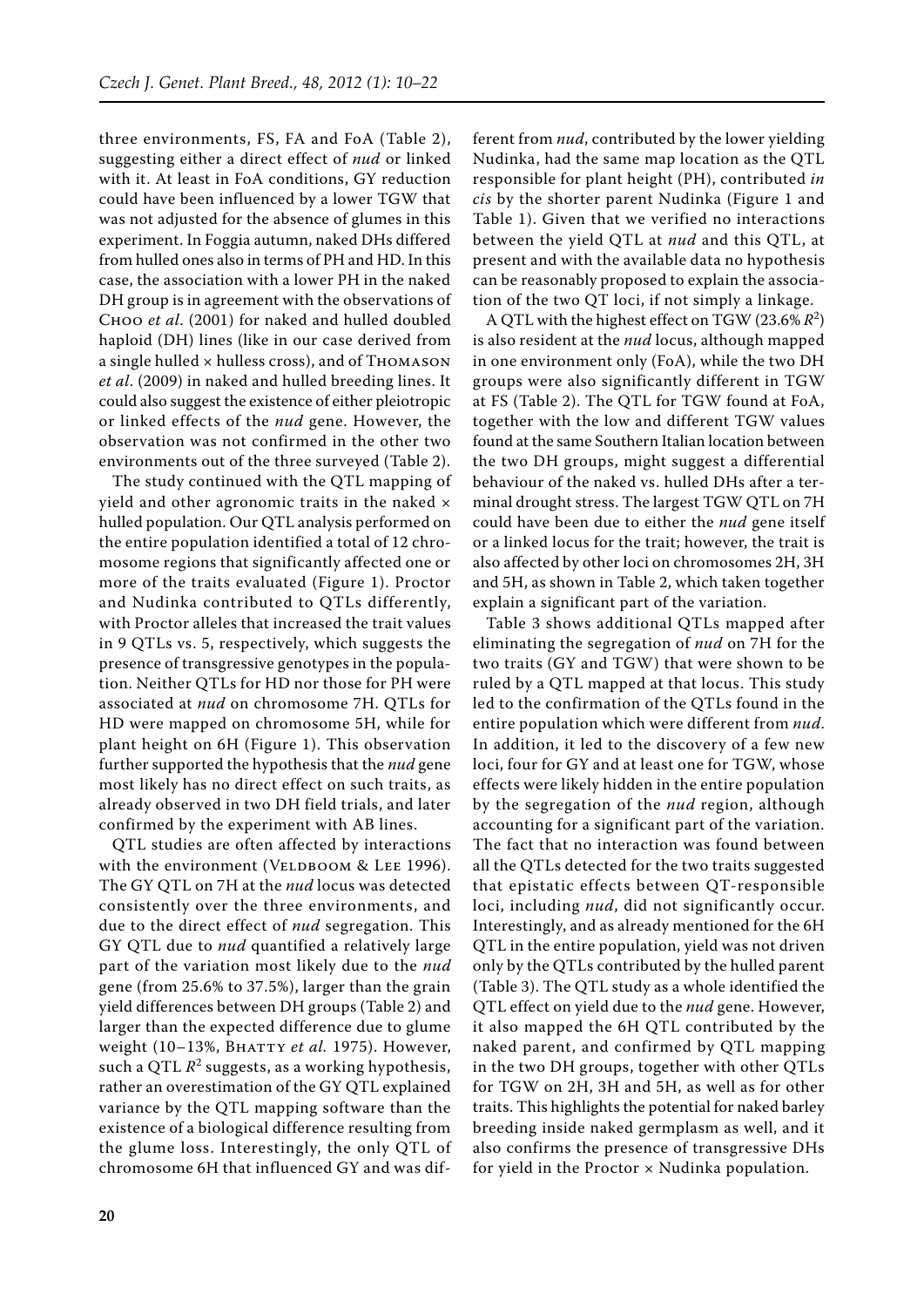To better clarify the reasons for the difference in agronomic performance between hulled and naked barleys, we developed a set of 16 advanced backcross lines carrying the recessive allele (naked phenotype) at the *nud* gene to reduce the effects of genetic background as well as of gene interaction (Tsujimoto 2001). To create this kind of population two different cultivars were employed, Arda and Iabo, better adapted to Italian conditions than Proctor and Nudinka. The average agronomic performance of *nud*-AB lines compared to the two parents is summarized in Table 5. By fixing the large majority of the genome with the contribution of Arda after five backcrosses, *nud*-AB lines were expected to show an ADJ GY equal to that of the hulled recurrent parent if the *nud* gene *per se* had no direct effects on yield apart from the lack of glumes, and if the *nud* gene had no pleiotropic effects. This is indeed what we observed: with or even without the adjustment for glume weight (apart in 2006), no significant difference in GY was noticed between the AB lines and the hulled parent Arda. Nor significant differences were observed for most of the other traits (Table 5). The introgression of the *nud* locus in the Arda background only resulted in significant changes in HI and TGW. Without adjustment, as happens in normal barley cropping, we presume that the lower TGW of hulless lines was driving the lower HI with respect to Arda. In fact, after adjustment for glumes, the two differences were significant no longer (Table 5).

More differences were found between the *nud*-AB lines and the donor naked cultivar Iabo. The lower HI of the donor parent compared to the AB lines is still different even after adjustment for glume weight. This could be due to the significantly taller plant of the relatively old cultivar Iabo compared to the AB lines. In fact, the AB lines have a smaller plant height, which is equal to the recurrent parent Arda. On the other hand, the significantly lower number of stems per square metre of Iabo most likely prevented us from observing a significant difference in BY between the *nud*-AB lines and the naked cultivar (Table 5). As for the yield components, Iabo compensated for the lower number of plants  $m^{-2}$  with a higher number of seeds per spike, thus showing the grain yield equal to the AB lines.

Notably, our measurements of the weights of naked caryopses and of their glumes, obtained by hand-threshing four ears of 1 m row of each AB line, showed that the difference between the grain yield adjusted for glume weight (ADJ GY) and the

yield of naked grains (GY\*) represented the 11.97% of the ADJ GY, as an average of the 16 AB lines, which fits well with the expected percentage of hull weight (10–13%, Bhatty *et al.* 1975).

After the two experiments, the use of such advanced backcross materials strongly suggests that the *nud* gene *per se,* when properly introgressed into a hulled background, only leads to irrelevant differences in yield, together with a reduction in grain size, as observed by Choo *et al.* (2001) and Thomason *et al*. (2009). This in turn leads to a HI reduction, exclusively due to the absence of the glume weight.

In contrast to Choo *et al.* (2001), although in different environments and materials, our results did not confirm that the *nud* locus had pleiotropic effects either on PH or on STM, on GPS, on HD, or on susceptibility to mildew (ML). This could mean that the associations observed for example by Thomason *et al.* (2009) and Choo *et al.*  $(2001)$  with fewer heads/plants per m<sup>2</sup>, and by Thomason *et al.* (2009) with fewer grains per spike were rather due to different, non-isogenic, hulless genotypes used, and/or to environmental factors, or to grain damage conditions that reduced the emergence of hulless barley, than to the direct or even pleiotropic effects of the *nud* gene.

Naked barley breeding has been underexploited for many years with respect to the hulled cultivar development, and the naked germplasm available for crosses is often inferior compared to the hulled one. In conclusion our work, with the use of AB lines after a DH population study, demonstrated that there is a potential to improve naked barley until it reaches hulled barley.

*Acknowledgements.* The authors would like to thank M. BARONCHELLI and N. FACCINI for their excellent technical assistance. We also wish to thank Mss. I. VACCARI, I. TAGLIAFERRI and M. POLLEDRI for their valuable field assistance. The study was partially supported by grants from the National Projects AGRO-NANOTECH of the Mi.P.A.F. (Ministero delle Politiche Agricole e Forestali), and FISR QUA.SI.CER. – QUAlità e SIcurezza dei CEReali of the MIUR (Ministero dell'Istruzione, dell'Università e della Ricerca).

#### **References**

Barabaschi D., Campani L., Francia E., Toubia-Rahme H., Valé G.P., Gianinetti A., Delogu G., Stanca A.M., Pecchioni N. (2007): Haplotype struc-